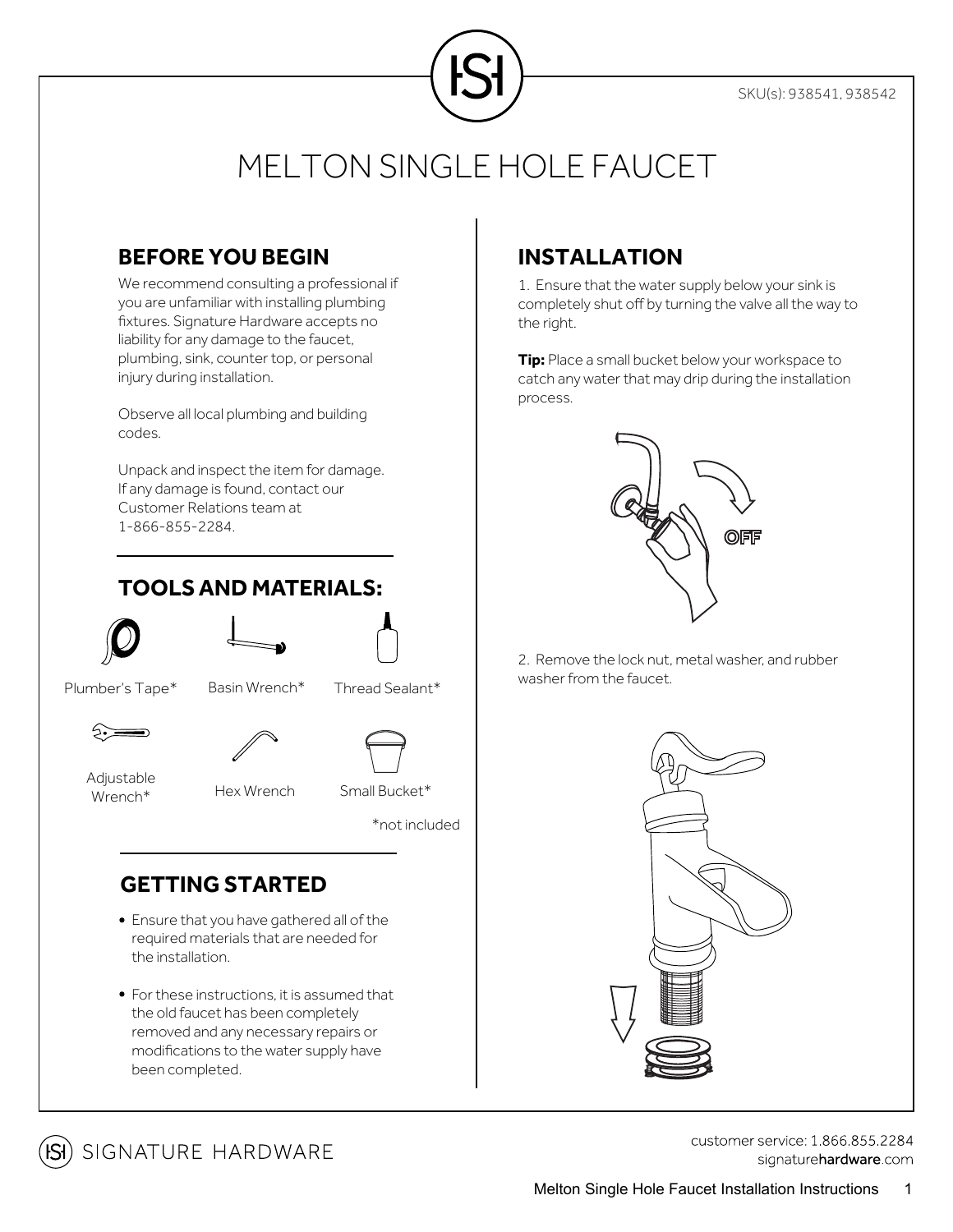

3. Attach the provided braided water lines to the faucet body, as shown. Hand tighten, then finish tightening using an adjustable wrench, but be careful not to overtighten.



4. Insert the faucet into the mounting hole. From beneath the sink, slide the rubber washer onto the faucet followed by the metal washer. Hold in place.



**ISI**) SIGNATURE HARDWARE

5. Secure the faucet by threading the lock nut onto the faucet until hand tight. Finish tightening using a basin wrench, then tighten the screws on the lock nut using a Phillip's screwdriver.



6. Apply plumber's tape or thread sealant to the threading on each braided water line. Attach the water lines to your main water supply lines. Ensure that you are connecting the hot and cold lines appropriately.



customer service: 1.866.855.2284 signaturehardware.com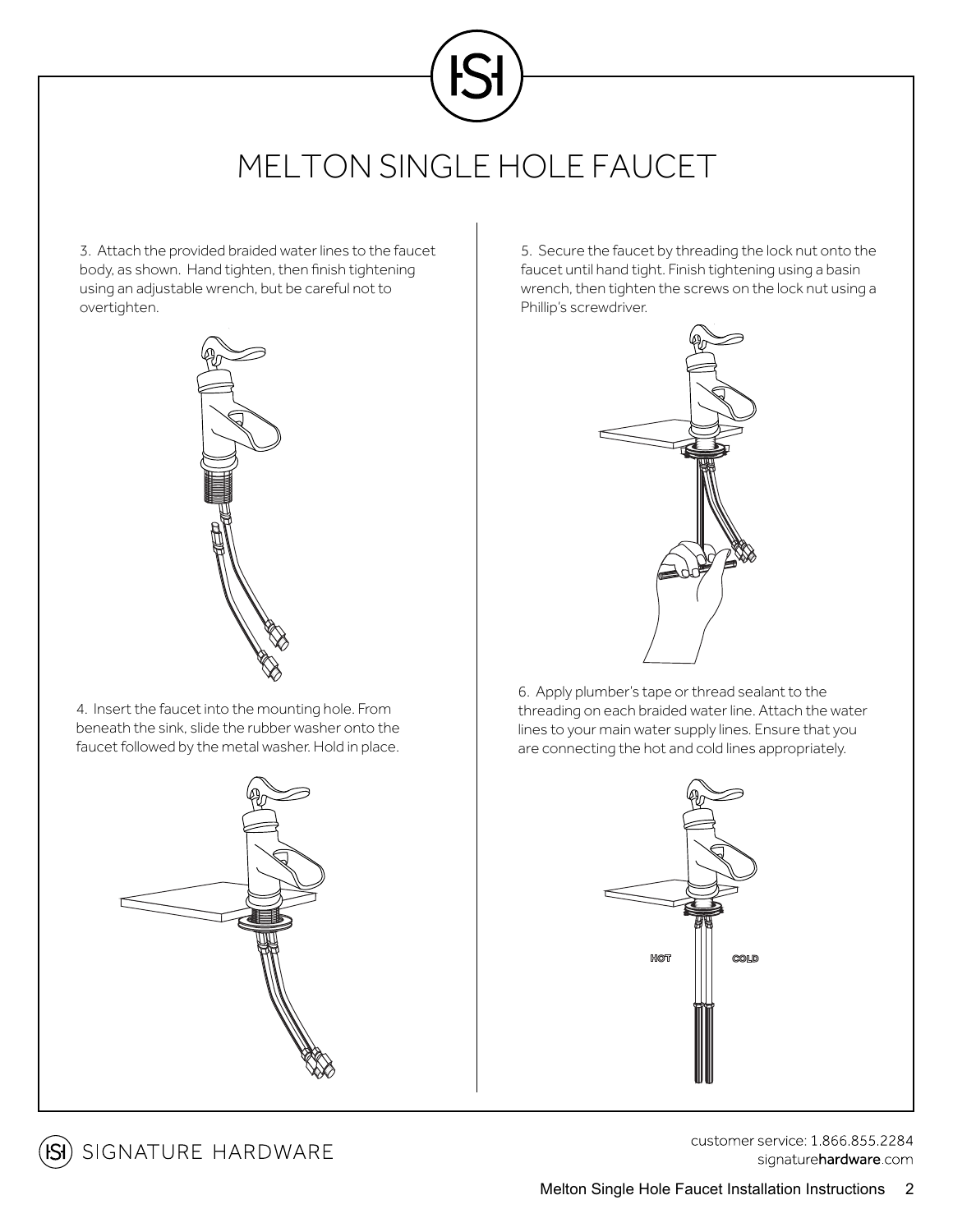

## MELTON SINGLE HOLE FAUCET

7. Once installation is complete, turn the main water supply back on from underneath your sink. Check for any leaks underneath.



8. Once drain installation is complete, turn the faucet on to check for any leaks. Check to ensure that both hot and cold water are routed properly. Allow the water to flow for approximately 60 seconds.





(SI) SIGNATURE HARDWARE

customer service: 1.866.855.2284 signaturehardware com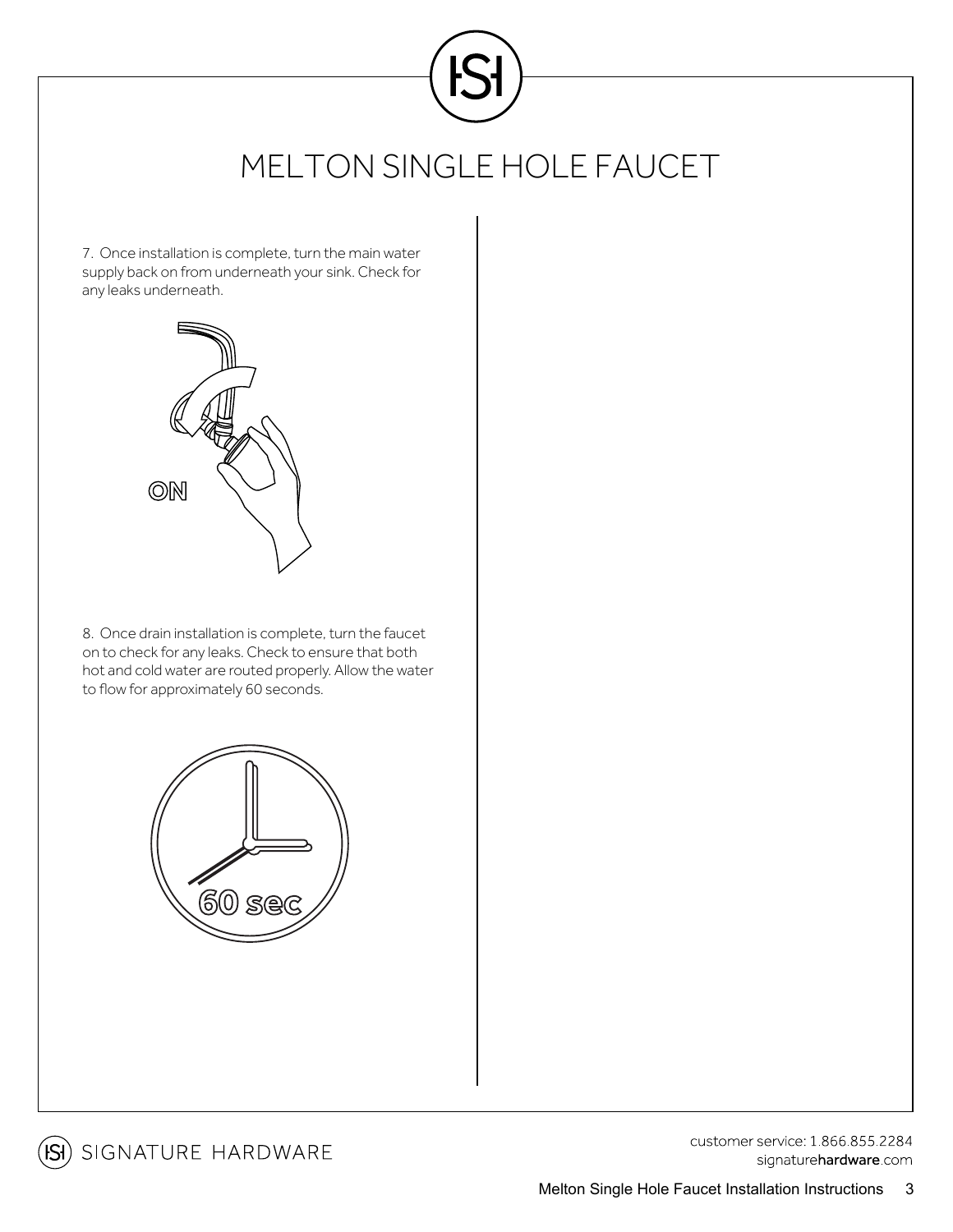# DRAIN INSTALLATION

## **BEFORE YOU BEGIN**

We recommend consulting a professional if you are unfamiliar with installing bathroom fixtures and plumbing. Signature Hardware accepts no liability for any damage to the floor, walls, plumbing, or personal injury during installation.

Unpack and inspect the item for damage. If any damage is found, contact our Customer Relations team at 1-866-855-2284.

## **TOOLSAND MATERIALS:**





Plumber's Tape Basin Wrench

\*not included

### **GETTING STARTED**

Ensure that you have gathered all of the required materials that are needed for the installation.

## **INSTALLATION**

1. Dissasemble the drain assembly and lay the parts aside, in the same order they were removed. See the illustration below as a reference if needed.





Flat Rubber Gasket

Tapered Rubber Gasket

Plastic Friction Washer

Lock Nut



**Tailpiece** 



**ISI**) SIGNATURE HARDWARE

customer service: 1 866 855 2284 signaturehardware.com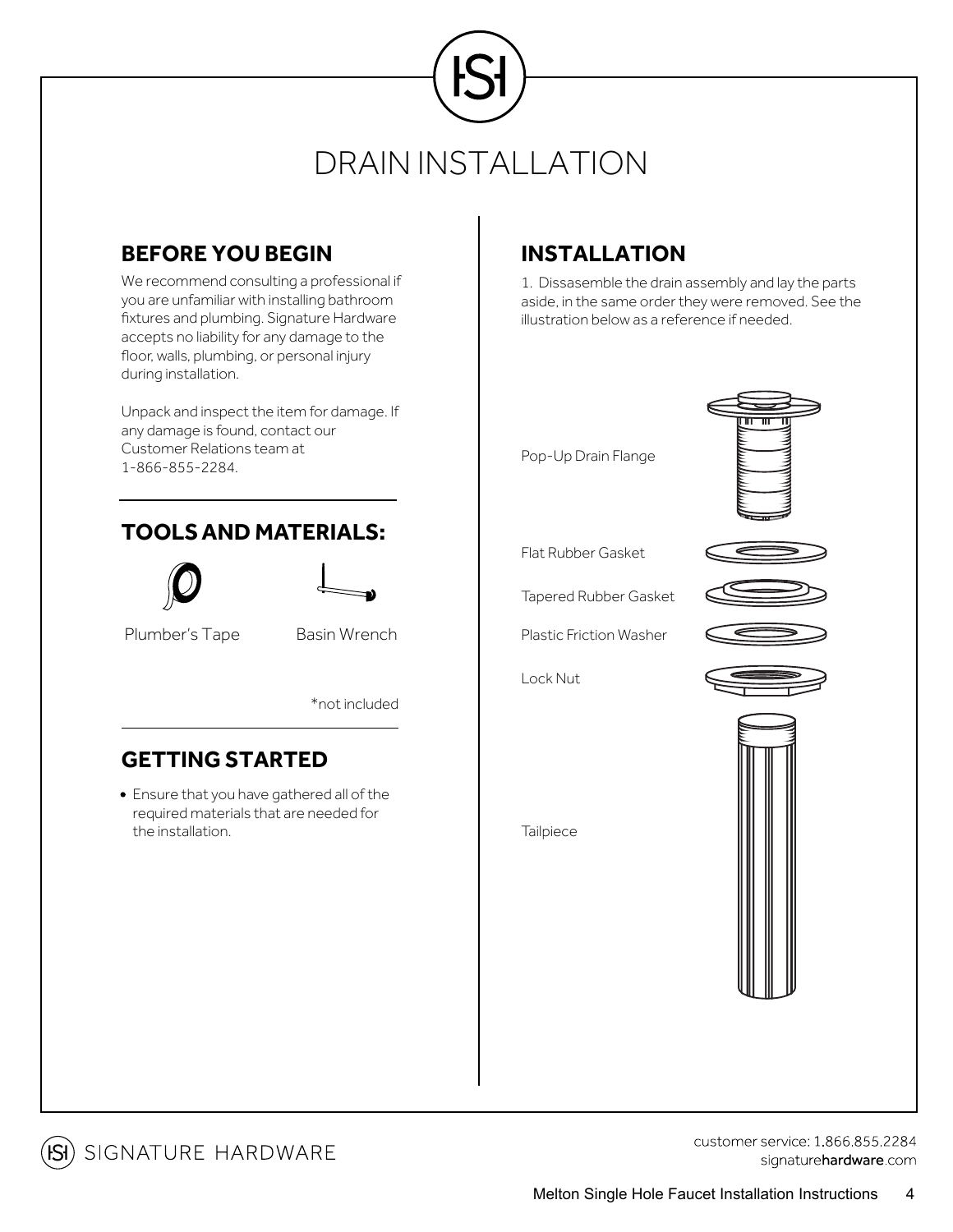# DRAIN INSTALLATION

2. Apply plumber's tape to the threading on the tailpiece, then reattach the tail piece to the pop-up drain flange.



3. Slide the flat rubber gasket up the tailpiece until it meets the lip of the pop-up drain flange.



4. Insert the drain flange and tailpiece through the top of your sink's drain hole.



5. From under your counter, slide the tapered rubber gasket followed by the plastic friction washer onto the tailpiece until they meet your sink or countertop. Be sure that the tapered side of the rubber washer is facing up.





customer service: 1 866 855 2284 signaturehardware.com